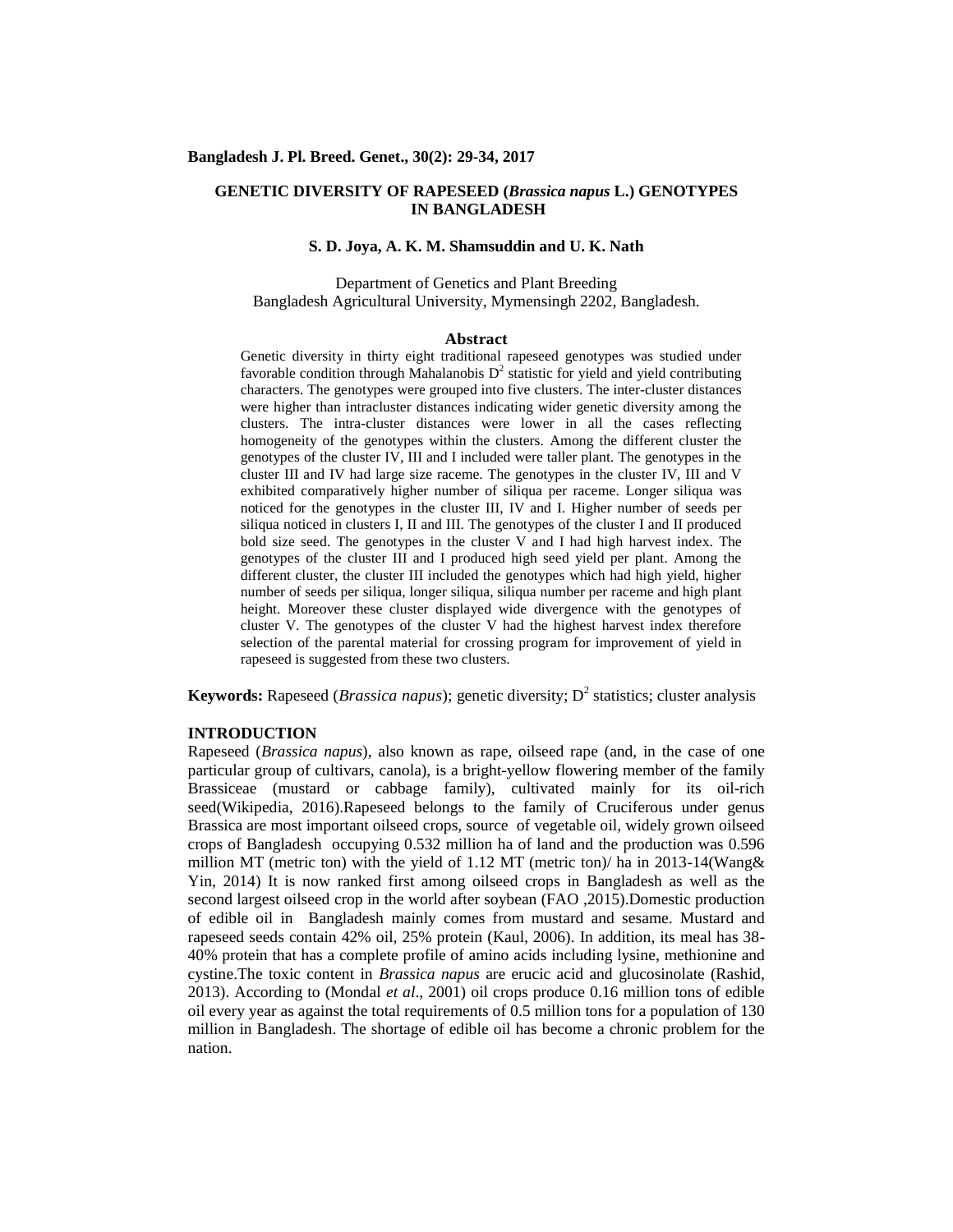To fulfill the requirement, the country has to import edible oils at the cost of huge amount of foreign exchange. The major activities of plant breeding are building up agene pool of variable germplasm, selection of individual from the gene pool and utilization of selected individual to evolve a superior variety (Zayaet *et al*., 2008). Genetic diversity refers to sum total of genetic variations found in a species or population. It is a prerequisite for the development of improved cultivars with wider adaptability and broad genetic base.

Diversity analysis greatly helps the breeder in identification and proper choice of parents for specific breeding objectives. To realize heterosis, genetically divergent parents are generally considered to be useful. In such crosses more variability could be expected in the resulting segregating progenies (Joseph *et al.,* 1999). Precise information about the extent of genetic divergence on characters used for discrimination among the population is crucial in any crop improvement program, because selection of plants based on genetic divergence has become successful in several crops (Dubey *et al.,* 2006).Genetic diversity is a powerful tool to determine the genetic discrimination among the genotypes which is used to select appropriate parents for hybridization to develop high yielding potential variety (khan2005). With the development of advanced biometrical techniques such as multivariate analysis based on the Mahalanobis (1936) statistics, quantification of divergence among the biological population and assessing the relative contribution of different components to the total divergence at intra and inter-cluster levels have now become possible. Such a study also permits to select the genetically diverse parents to obtain the desirable recombinant in the segregating generations upon crossing.

Hybridization is a common practice for combining the desirable characters of two or more lines or varieties into a single variety. In several cases, the progenies become far superior to the parents in vigor. Inclusion of more diverse parents (within a limit) is believed to increase the chances for obtaining stronger heterosis and gives broad spectrum of variability in segregating generations (Jessek *et al.,* 2013). In addition, crossing in moderately diverse parents also showed maximum heterosis (Kumer, 2009). The necessity of principal component analysis (PCA), principal coordinate analysis (PCO), non-hierarchical clustering and canonical vector analysis (CVA) for measuring the degree of divergence has been established by several investigators in rapeseed and other crops (kakroo *et al.,* 2001). The present study was, therefore undertaken to assess the extent of genetic diversity in 38 traditional Brassica napus L.genotypes. This will help in classifying those into clusters to select genotypes as prospective parents to develop transgressive segregants which will be ultimately used for developing modern variety (Ruksana *et al,*2005).

#### **MATERIALS AND METHODS**

The experiment was conducted with 38 genotypes of rapeseed in the experimental farm of the Department of Genetics and Plant Breeding, Bangladesh Agricultural University, Mymensingh. The experiment was laid out in Randomized Complete Block Design (RCBD) with three replications. Five plants were selected randomlyfromeachplotforcollectionofdataforyieldandyieldcontributingcharacters viz. plant height, raceme length, siliqua per raceme, siliqua length, seeds per siliqua, 1000 seed weight, harvesting index and yield/plants. The data were analyzed following principal component analysis (PCA) and Mahalanobis's (1936) generalized distance  $(D^2)$  extended by Rao (1952). Intra and inter cluster distances were calculated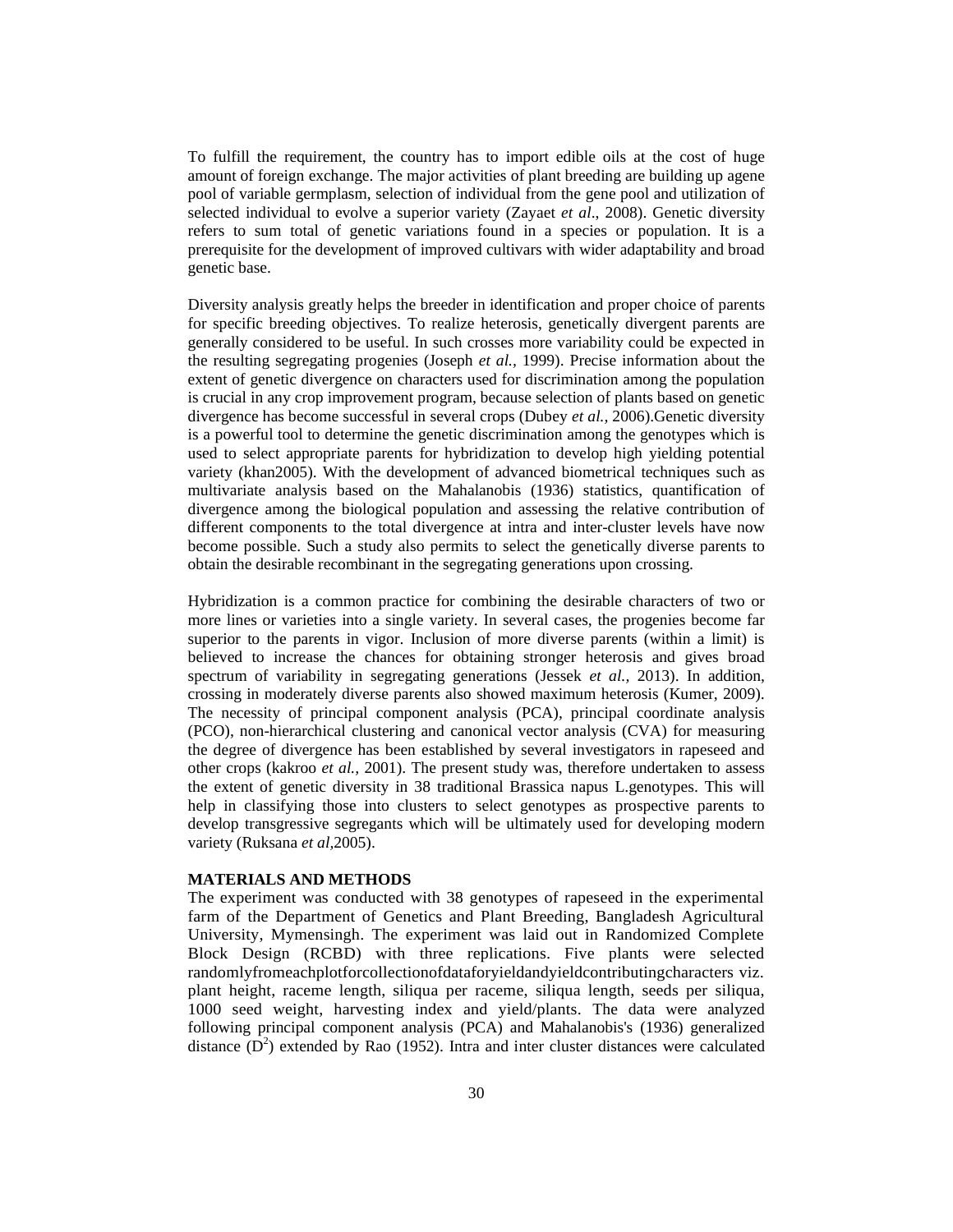by the methods of (Singh*,*2000). All statistical analyses were carried out using MSTATC.

### **RESULTS AND DISCUSSION**

Genetic divergence among the rapeseed was studied by estimating Mohalnobis'- $D^2$ statistics which is presented in Table 1. The  $D<sup>2</sup>$  analysis grouped the 38 genotypes into five clusters. The cluster included group the genotypes in the different cluster shown in the Table 1. The cluster I included 15 genotypes, which the highest followed by cluster III which contained 9 genotypes. Cluster IV and cluster III contained 7 and 4 genotypes respectively. The rest of three genotypes were included in the cluster (Hussain *et al.* 2008) studied the genetic divergence using Mahalnobis'  $D<sup>2</sup>$  statistic in 40 diverse type of rapeseed and indicated that genotypes differed significantly for yield contributing characters.(Singh *et al.* 1997) studied genetic divergence through  $D^2$  statistic with 50 genotypes of *B. napus* growing in 12 environments based on 13 characters. They searched the clustering pattern and their inter and intra cluster distances. On the basis of stability, high yield and divergence among the genotypes, nine crosses were recommended as suitable for use in breeding programme.

|                                   |  | Table 1. Distribution of 38 rapeseed genotypes indifferent cluster for various yield |  |
|-----------------------------------|--|--------------------------------------------------------------------------------------|--|
| and yield contributing characters |  |                                                                                      |  |

| <b>Cluster</b> | No. of    | Name of genotypes                                               |
|----------------|-----------|-----------------------------------------------------------------|
|                | genotypes |                                                                 |
|                | 15        | Bina sarisha-14, Safal, Bina sarisha-6, Bari sarisha-7, Nap-    |
|                |           | 0757, Nap-0957, Nap-0751, Nap-0726-2, Nap-0724-2, Nap-          |
|                |           | 0760, Nap-0838, Bari sarisha-12, Agrani, Nap-0741-1             |
| П              | 4         | Bari sarisha-14, Nap-0740-2, Nap-0839, Tori-7                   |
| Ш              | 9         | Nap-0763, Nap-0721-1, Nap-0758-2, Bari sarisha-8, Bina          |
|                |           | sarisha-3, Nap-0842-2, Nap-0824, Bina sarisha-5, Nap-0529       |
| IV             | 7         | Bari sarisha-10, Bari sarisha-11, Bari sarisha-2, Bari sarisha- |
|                |           | 5, Nap-206×Nap-248, BC5897×BARI-8 Bari sarisha-13               |
| V              | 3         | Bari sarisha-3, Bari sarisha-6, Bari sarisha-9                  |

**Table 2. Average intra and inter cluster distances D<sup>2</sup>among 38 genotypes of rapeseed**

| Cluster |         |               | Ш       | IV      |              |
|---------|---------|---------------|---------|---------|--------------|
|         | 380.15  |               |         |         |              |
| Н       | 1214.47 | <u>392.33</u> |         |         |              |
| Ш       | 590.93  | 1222.83       | 573.90  |         |              |
| IV      | 903.83  | 2542.81       | 1074.27 | 871.65  |              |
|         | 1008.15 | 1657.10       | 1602.06 | 1789.33 | <u>534.1</u> |
|         |         |               |         |         |              |

The bold and underline figures are intra-cluster distance.

The  $D<sup>2</sup>$  values between and within the different clusters are shown in Table 4.5. There was genetic divergence within the different cluster group which ranged the  $D<sup>2</sup>$  value 380 to 871. The cluster IV containing seven genotypes exhibited the highest amount of genetic divergence within the group. The inter-cluster distances  $(D^2)$  were always higher than the intra-cluster distances. The distances between the cluster IV and V; III and V and II and V and II and IV were comparatively higher than the other inter-cluster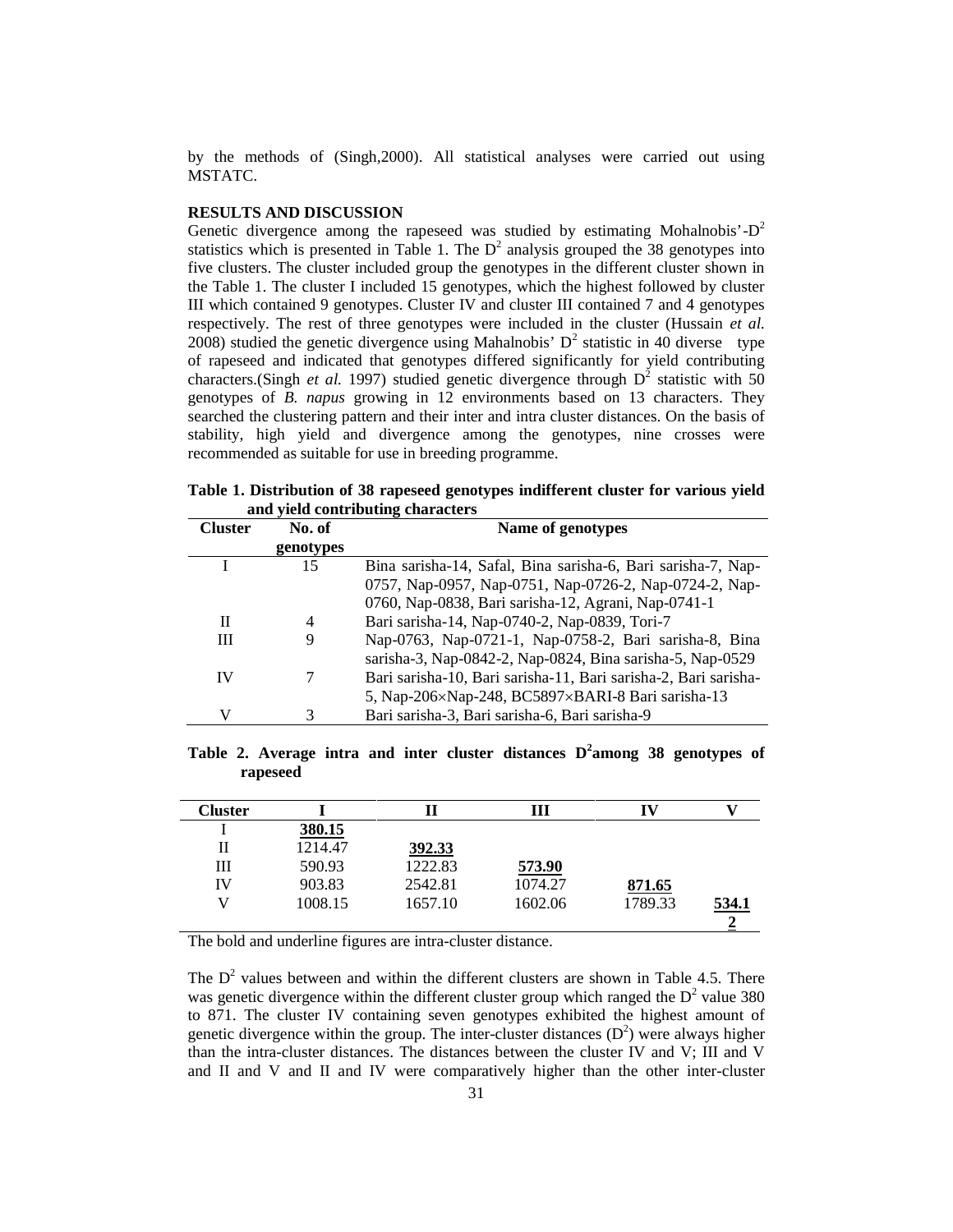distances. This means that genotypes of these clusters were more diversified for yield and yield contributing characters. Gupta, V.P. (2002) studied genetic divergence using the D<sup>2</sup> statistics and canonical analysis among 25 genotypes of *Brassica napus*. They reported that genetic and geographical divergence was not related the genotypes were grouped into six clusters of which cluster I was the largest accommodating among these genotypes. The cluster VI had large genetic distance from the remaining clusters. The least variation was noticed between genotypes of the cluster I, entry indicating the closeness of the genotypes included in this cluster.

Contribution of the individual character towards divergence was presented in the Table 4.6. Table showed that harvest index contributed maximum to the genetic divergence and this was followed by 1000 seed weight and plant height. These means that these are the major characters which influenced the estimation of the  $D<sup>2</sup>$  values. The rest amount of contribution towards the divergence was noticedthrough the characters. Siliqua length followed by siliqua per raceme, raceme length and seed yield per plant. Goswami *et al*., (2005). studied on some 19 genotypes of rapeseed (*B. napus*). They studied yield and yield contributing characters grouped the genotypes into 5 clusters with clusters I comprising these genotypes, clusters II and III 2 each and clusters IV and V one each. Test weight days to maturing and seed yield.

| <b>Characters</b> | % contribution toward divergence |
|-------------------|----------------------------------|
| Plant height      | 17.92                            |
| Raceme length     | 8.68                             |
| Siliqua /raceme   | 2.13                             |
| Siliqua length    | 0.28                             |
| Seeds/Siliqua     | 12.66                            |
| 1000 seed weight  | 19.35                            |
| Harvest index     | 31.72                            |
| Yield/plant       | 7.26                             |

**Table 3. Percent contribution of individual characters toward divergence**

The cluster mean of the genotypes were estimated and presented character wise in Table 4. Among the different cluster the genotypes of the cluster IV, III and I included were taller plant. The genotypes in the cluster III and IV had large size raceme. The genotypes in the cluster IV, III and V exhibited comparatively higher number of siliqua per raceme. Longer siliqua was noticed for the genotypes in the cluster III, IV and I.

**Table 4. The cluster means for yield and yield contributing characters in rapeseed**

| <b>Table 4.</b> The cluster inealistic yield and yield contributing characters in rapeseed |        |       |        |        |       |
|--------------------------------------------------------------------------------------------|--------|-------|--------|--------|-------|
| <b>Characters</b>                                                                          |        | п     | Ш      | 1V     |       |
| Plant height (m)                                                                           | 110.41 | 83.25 | 106.52 | 126.77 | 98.75 |
| Raceme length                                                                              | 46.21  | 33.53 | 51.58  | 51.46  | 37.21 |
| Siliqua/raceme                                                                             | 28.98  | 22.09 | 31.38  | 39.62  | 32.57 |
| Siliqua length                                                                             | 5.96   | 4.80  | 6.99   | 5.35   | 5.88  |
| Seed/Siliqua                                                                               | 21.27  | 18.14 | 20.74  | 14.19  | 16.55 |
| 1000 seed weight                                                                           | 3.63   | 3.60  | 3.02   | 3.17   | 3.06  |
| Harvest index                                                                              | 32.10  | 18.42 | 21.98  | 29.03  | 49.56 |
| Yield/plant                                                                                | 2.58   | 1.78  | 2.59   | 1.84   | 1.77  |
|                                                                                            |        |       |        |        |       |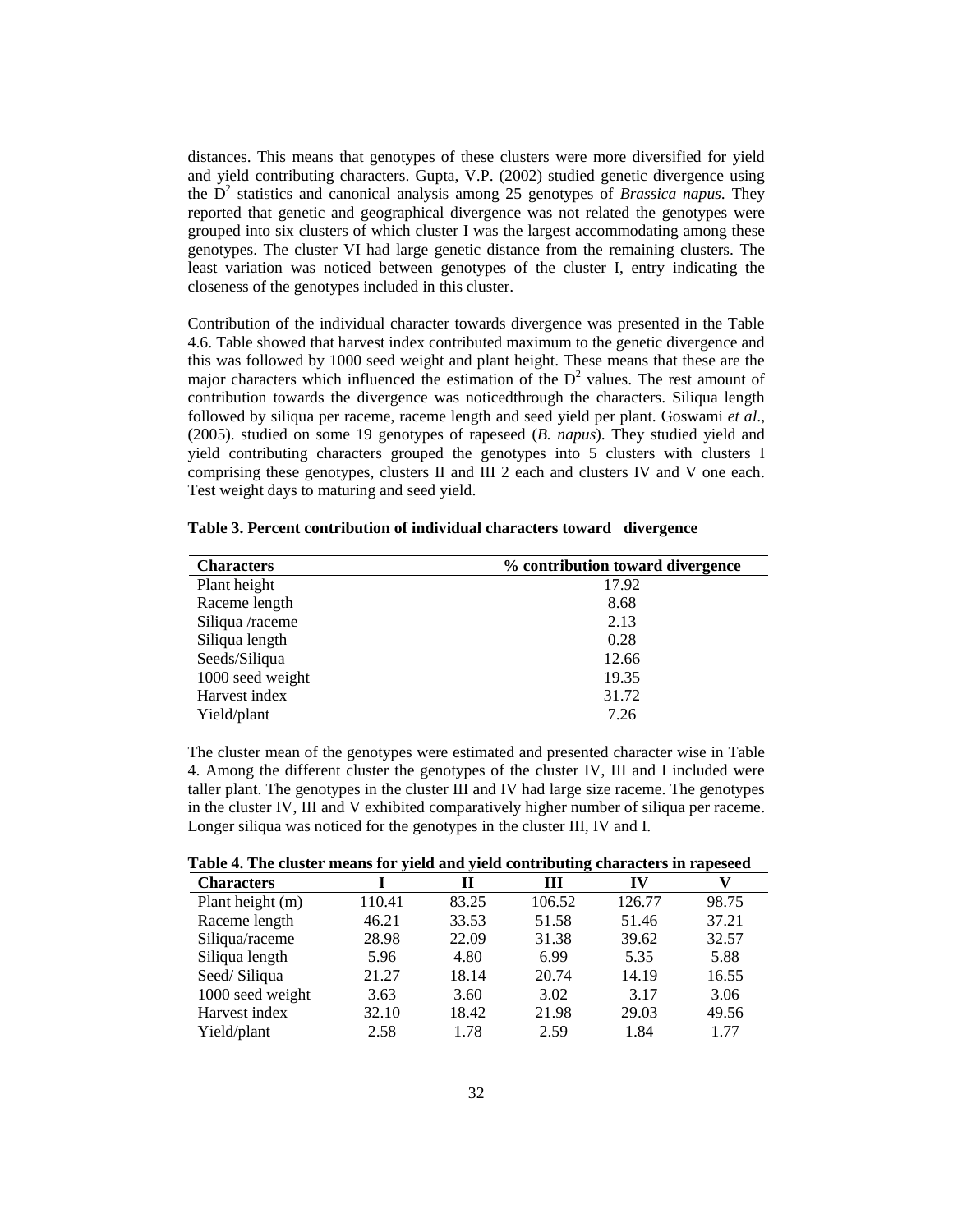Higher number of seeds per siliqua noticed in clusters I, II and III. The genotypes of the cluster I and II produced bold sizesize seed. The genotypes in the cluster V and I had high harvest index. The genotypes of the cluster III and I produced high seed yield per plant.

### **CONCLUSION**

The present investigation on genetic diversity of rapeseed genotypes indicated a scope for improvement of grain yield through selection (Rameah *et al,* 2003)Genetic diversity in thirty eight traditional rapeseed genotypes was studied under favourable condition to assess the extent of genetic diversity which helps in classifying those into clusters to select genotypes as prospective parents to develop transgressive segregants that will be ultimately used for developing modern variety of rapeseed. (Dubey, R.N. 2006). Higher inter-cluster distances indicating indicating wider genetic diversity among the cluster also lower intra-cluster distances reflecting homogeneity of the genotypes within the clusters. In this study, the genotypes were grouped into five clusters. Among the different cluster the genotypes of the cluster IV (Bari sarisha-10, Bari sarisha-11, Bari sarisha-2, Bari sarisha-5, Nap-206×Nap-248, BC5897×BARI-8 Bari sarisha-13)III (Nap-0763, Nap-0721-1, Nap-0758-2, Bari sarisha-8, Bina sarisha-3, Nap-0842-2, Nap-0824, Bina sarisha-5, Nap-0529)and I (Bina sarisha-14, Safal, Bina sarisha-6, Bari sarisha-7, Nap-0757, 2Nap-0957, Nap-0751, Nap-0726-2, Nap-0724-2, Nap-0760, Nap-0838, Bari sarisha-12, Agrani, Nap-0741-1) included were taller plant. The genotypes in the cluster III and IV had large size raceme. The genotypes in the cluster IV, III and V exhibited comparatively higher number of siliqua per raceme. Longer siliqua was noticed for the genotypes in the cluster III, IV and I. Higher number of seeds per siliqua noticed in clusters I, II and III. The genotypes of the cluster III and I produced high seed yield per plant. Among the different cluster, the cluster III included the genotypes which had high yield, higher number of seeds per siliqua, longer siliqua, siliqua number per raceme and high plant height. The genotypes of the cluster I and II produced bold size seed. The genotypes in the cluster V and I had high harvest index. Moreover these cluster displayed wide divergence with the genotypes of cluster V. The genotypes of the cluster V had the highest harvest index therefore selection of the parental material for crossing program for improvement of yield in rapeseed is suggested from these two clusters.

# **References**

- AIS. 2015. Extending the rapeseedwith resynthesized *Brassica napus* L. I: Genetic diversity. Genet. Resour. Crop Evol. 59: 1441-1447.
- Dubey, R. N. 2006. Genetic divergence in rapeseed. Indian J. Hered. 8(1-2): 33-40.
- Falk K. C. 2009. Developing high yielding *Brassica rapa* cultivars with resistance to brown girdling root rot, blackleg, white rust, and rlubroot. Agriculture and Agri- Food Canada, Saskatoon: Project Code 01.
- FAO. 2013. Food and Agriculture Organization of the United Nations, FAOSTAT© FAO Statistics Division 2013|28 February 2013. http://faostat3.fao.org/home/index.
- Goswami, P. K. and R. K. Behl. 2005. Exploitation of heterosis and selection of superior combiners in Indian rapeseed. Department of Plant Breeding, CCS Haryana Agricultural University, Hissar-125 004, India. 26(1): 56-58.
- Gupta, V. P. 2002. Interspecific hybridization among digenomic species of Brassica. Department of Genetics, Punjab Agricultural University, Ludhiana - 141 004, India. 27(2): 195-197.